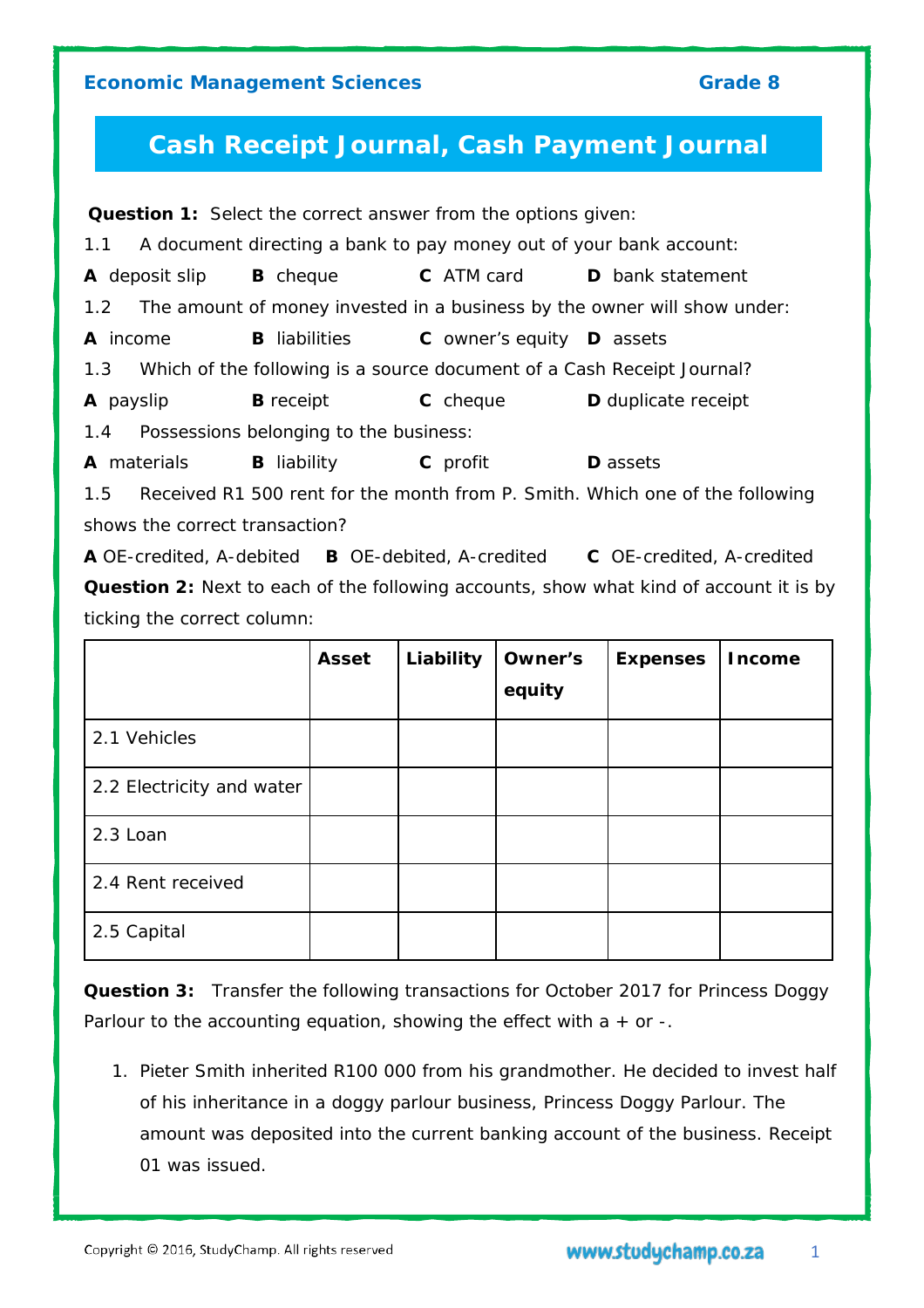- 2. Paid R550 to the City Council by cheque 001 for the trading licence.
- 3. During the first week, Princess Doggy Parlour, received R3 500 for services rendered.
- 4. Bought cleaning materials and brushes from Top Dog, R500 and paid by cheque.
- 5. Bought a second-hand car for R95 000. Pay R20 000 for a deposit.
- 6. The owner increased his capital contribution by 10%, by depositing a cheque in the current account of the business.
- 7. Pieter took R2 500 from the business account for personal use.
- 8. Paid the weekly wages of two workers by cheque. Each worker receives R1 050 per week.
- 9. The owner E. Scott sent a business cheque to pay his telephone accounts: R250 for the business telephone account.

R170 for his personal telephone account.

10.Rent of R23 000 was paid to the land lord.

|                  | <b>OE</b> | $\boldsymbol{\mathsf{A}}$ | L |
|------------------|-----------|---------------------------|---|
| $\mathbf{1}$     |           |                           |   |
| $\overline{c}$   |           |                           |   |
| $\mathbf{3}$     |           |                           |   |
| $\overline{4}$   |           |                           |   |
| $\overline{5}$   |           |                           |   |
| $\boldsymbol{6}$ |           |                           |   |
| $\boldsymbol{7}$ |           |                           |   |
| $\, 8$           |           |                           |   |
| 9                |           |                           |   |
| 10               |           |                           |   |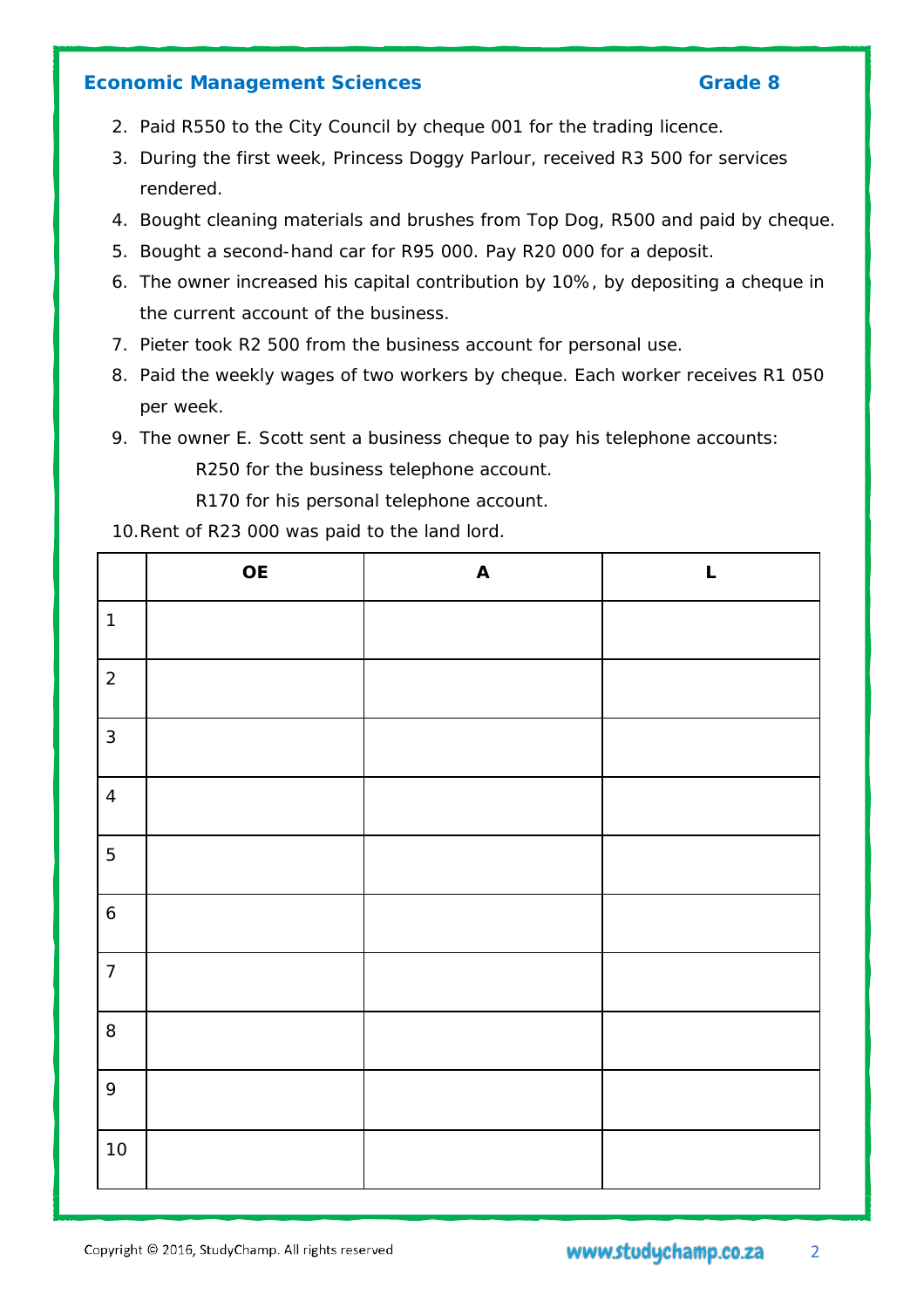**Question 4:** *Study the following INCOMPLETE journal, compiled by L Lourens and taken from the records of Curly Hair Salon. Answer the questions that follow:*

|            | CPJ8           |              |             |              |                                    |                 |               |             |                |  |  |
|------------|----------------|--------------|-------------|--------------|------------------------------------|-----------------|---------------|-------------|----------------|--|--|
| <b>DOC</b> | DA             | NAME OF      | <b>BANK</b> | <b>WAGES</b> | <b>SERVICE</b><br><b>MATERIALS</b> | SUNDRY ACCOUNTS |               |             |                |  |  |
|            | Υ              | PAYEE        |             |              |                                    |                 | <b>AMOUNT</b> | $\mathsf F$ | <b>DETAILS</b> |  |  |
| 001        | 1              | Pencil Place | 300         |              |                                    | 300             |               | Stationery  |                |  |  |
| 002        | $\overline{4}$ |              | 750         | 750          |                                    |                 |               |             |                |  |  |
|            |                |              |             |              |                                    |                 |               |             |                |  |  |
|            |                |              |             |              |                                    |                 |               |             |                |  |  |
|            |                |              |             |              |                                    |                 |               |             |                |  |  |

\_\_\_\_\_\_\_\_\_\_\_\_\_\_\_\_\_\_\_\_\_\_\_\_\_\_\_\_\_\_\_\_\_\_\_\_\_\_\_\_\_\_\_\_\_\_\_\_\_\_\_\_\_\_\_\_\_\_\_\_\_\_\_\_\_\_\_\_\_\_\_\_\_

\_\_\_\_\_\_\_\_\_\_\_\_\_\_\_\_\_\_\_\_\_\_\_\_\_\_\_\_\_\_\_\_\_\_\_\_\_\_\_\_\_\_\_\_\_\_\_\_\_\_\_\_\_\_\_\_\_\_\_\_\_\_\_\_\_\_\_\_\_\_\_\_\_

\_\_\_\_\_\_\_\_\_\_\_\_\_\_\_\_\_\_\_\_\_\_\_\_\_\_\_\_\_\_\_\_\_\_\_\_\_\_\_\_\_\_\_\_\_\_\_\_\_\_\_\_\_\_\_\_\_\_\_\_\_\_\_\_\_\_\_\_\_\_\_\_\_

\_\_\_\_\_\_\_\_\_\_\_\_\_\_\_\_\_\_\_\_\_\_\_\_\_\_\_\_\_\_\_\_\_\_\_\_\_\_\_\_\_\_\_\_\_\_\_\_\_\_\_\_\_\_\_\_\_\_\_\_\_\_\_\_\_\_\_\_\_\_\_\_\_

\_\_\_\_\_\_\_\_\_\_\_\_\_\_\_\_\_\_\_\_\_\_\_\_\_\_\_\_\_\_\_\_\_\_\_\_\_\_\_\_\_\_\_\_\_\_\_\_\_\_\_\_\_\_\_\_\_\_\_\_\_\_\_\_\_\_\_\_\_\_\_\_\_

\_\_\_\_\_\_\_\_\_\_\_\_\_\_\_\_\_\_\_\_\_\_\_\_\_\_\_\_\_\_\_\_\_\_\_\_\_\_\_\_\_\_\_\_\_\_\_\_\_\_\_\_\_\_\_\_\_\_\_\_\_\_\_\_\_\_\_\_\_\_\_\_\_

4.1 What type of journal is this?

4.2 Complete the heading of this journal.

4.3 What is the function of this journal?

4.4 Name TWO source documents used to draw up this type of journal.

4.5 Explain the heading *"Name of payee"*?

4.6 What will the Name of Payee be on the 4<sup>th</sup> of August? **(Write your answer in the journal)**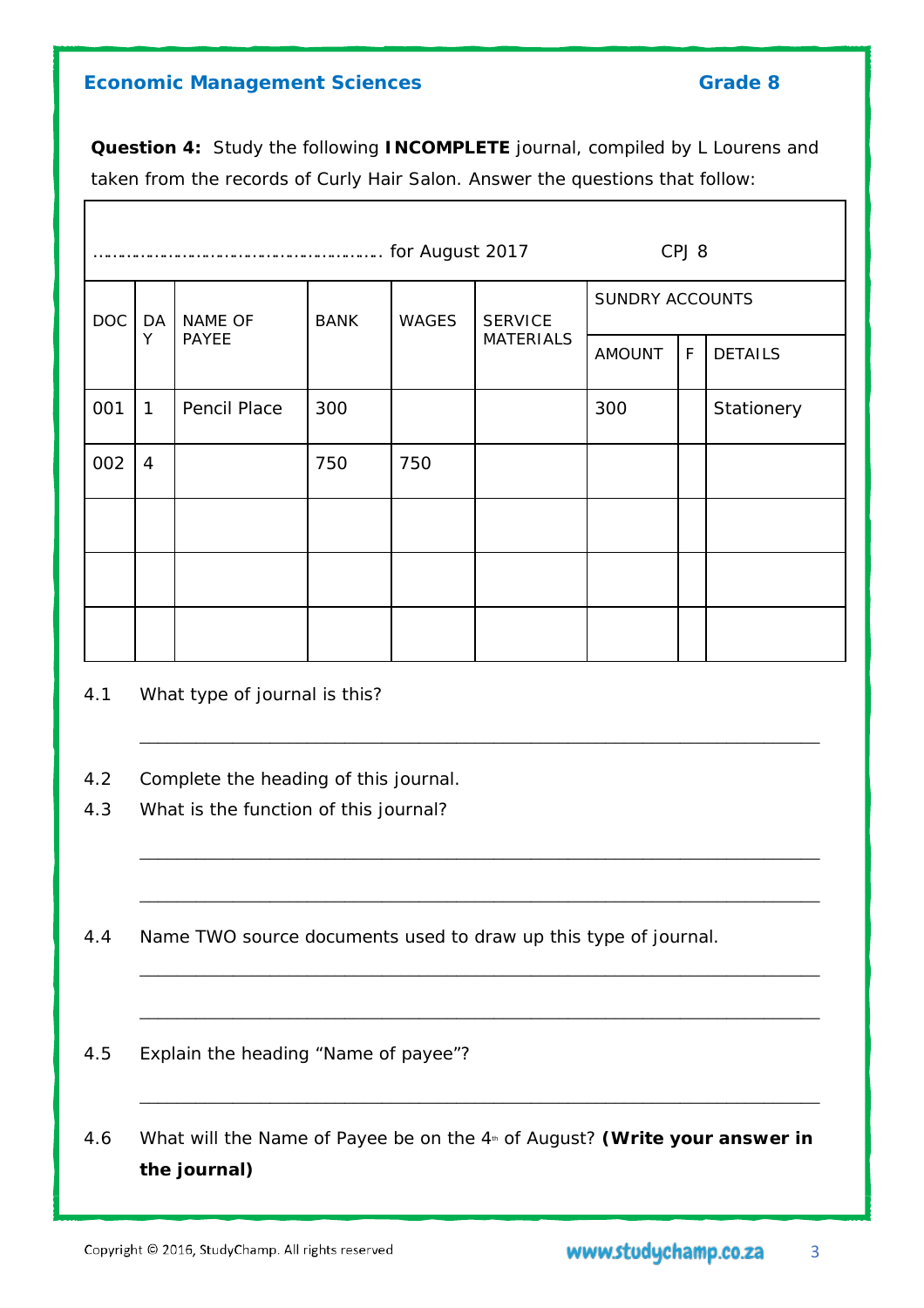4.7 *Record the following transactions in the above cash journal. Close off the journal* 

*at the end of the month.*

| 10   Purchased the following from Super Store and paid by cheque: I<br>Service materials R2 500<br>• Two hairdryers for R370 each |
|-----------------------------------------------------------------------------------------------------------------------------------|
| 25   Cashed a cheque for the following:<br>Wages R800<br>• Personal use, R470                                                     |

**Question 5:** *Enter the following transactions into the cash journals of Apple Repairs for October 2017. Close off the journals at the end of the month*.

### *Transactions for October:*

- 1 The owner, R van der Merwe, started the business by depositing R250 000 into the business bank account. Receipt no.01 was issued to her.
- 4 Cash received for services rendered according to the cash register roll, R6 700.

Bought pens and receipt books from ABC Stationers and paid by cheque 005, R150.

- 6 Paid the week's wages by cashing a cheque, R1 850
- 10 Sent a cheque for R300 to PINK Traders for the following: Cleaning Materials, R220. Stationery, R80.

15 During the second week, R7 300 was received from customers as per cash register roll.

Received a cheque from C. Hanekom for rent for October 2017. The rent is R42 000 per year.

- 20 Bought a property from Real Estates, R180 000 and paid by cheque.
- 28 Paid the salary of the manager, M.Williams for R 15 000 and the cashier, K.Buys for R8 200.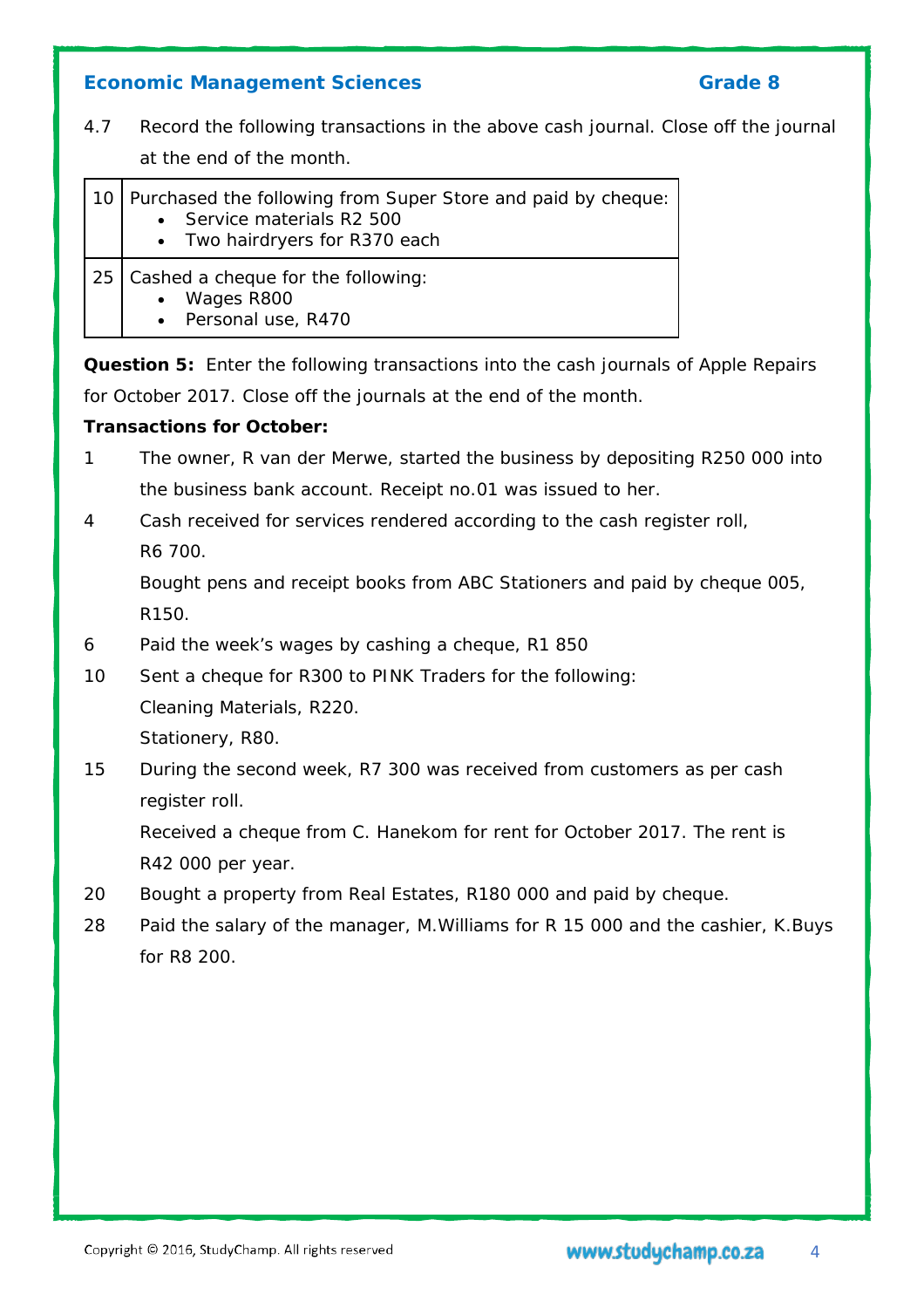|     | <b>Economic Management Sciences</b><br><b>Grade 8</b> |                |                       |              |                |               |              |                        |  |
|-----|-------------------------------------------------------|----------------|-----------------------|--------------|----------------|---------------|--------------|------------------------|--|
|     |                                                       |                |                       |              |                |               |              |                        |  |
|     |                                                       | <b>DETAILS</b> | <b>ANALYSIS</b>       | <b>BANK</b>  | <b>CURRENT</b> |               |              | <b>SUNDRY ACCOUNTS</b> |  |
| poc | <b>DAY</b>                                            |                | OF<br><b>RECEIPTS</b> |              | <b>INCOME</b>  | <b>AMOUNT</b> | $\mathsf{F}$ | <b>DETAILS</b>         |  |
|     |                                                       |                |                       |              |                |               |              |                        |  |
|     |                                                       |                |                       |              |                |               |              |                        |  |
|     |                                                       |                |                       |              |                |               |              |                        |  |
|     |                                                       |                |                       |              |                |               |              |                        |  |
|     |                                                       |                |                       |              |                |               |              |                        |  |
| DOC |                                                       | <b>NAME OF</b> | <b>BANK</b>           | <b>WAGES</b> | <b>STATION</b> |               |              | <b>SUNDRY ACCOUNTS</b> |  |
|     | <b>DAY</b>                                            | <b>PAYEE</b>   |                       |              | <b>ERY</b>     | <b>AMOUNT</b> | F            | <b>DETAILS</b>         |  |
|     |                                                       |                |                       |              |                |               |              |                        |  |
|     |                                                       |                |                       |              |                |               |              |                        |  |
|     |                                                       |                |                       |              |                |               |              |                        |  |
|     |                                                       |                |                       |              |                |               |              |                        |  |
|     |                                                       |                |                       |              |                |               |              |                        |  |
|     |                                                       |                |                       |              |                |               |              |                        |  |
|     |                                                       |                |                       |              |                |               |              |                        |  |
|     |                                                       |                |                       |              |                |               |              |                        |  |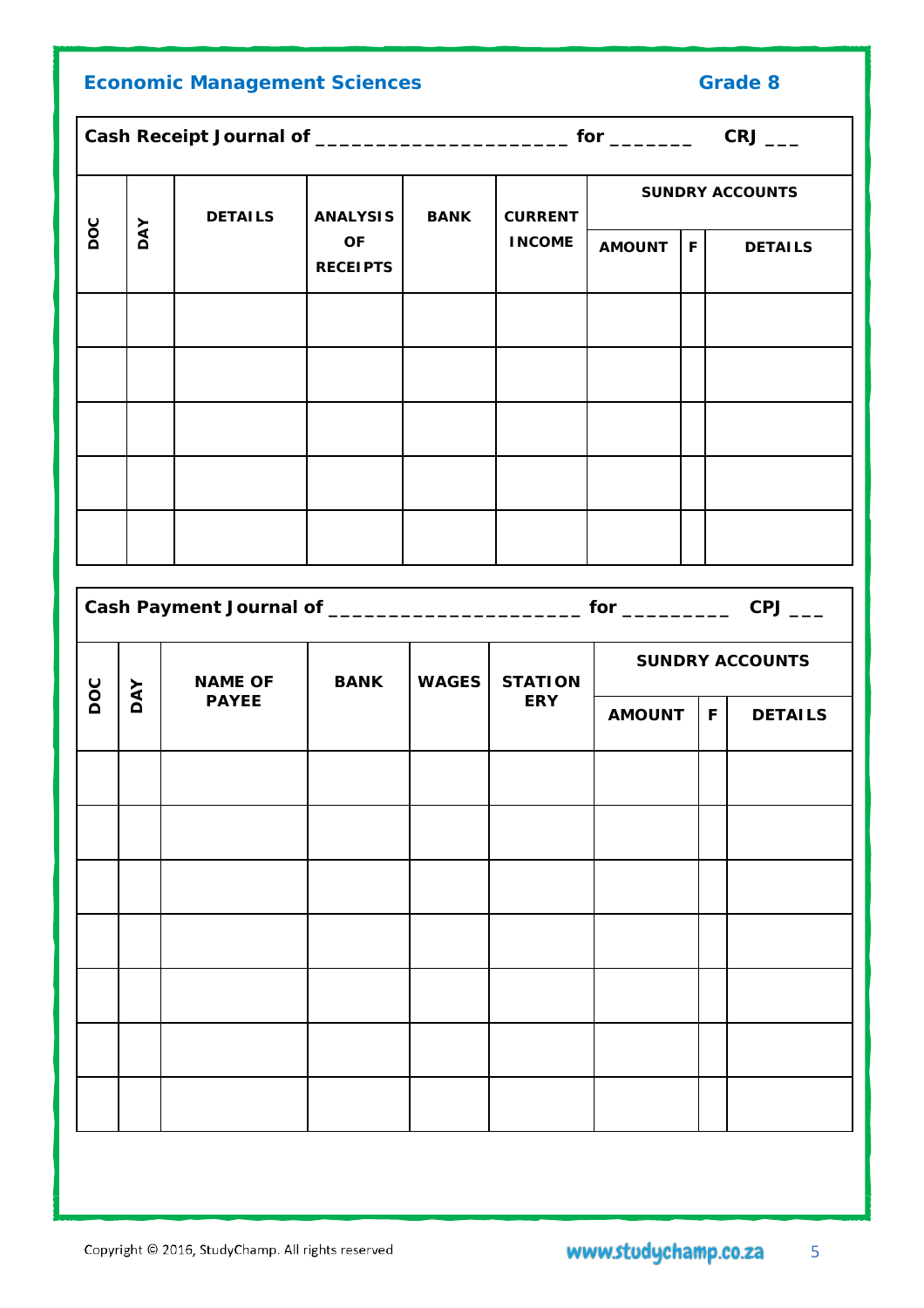**MEMO:**

**Question 1:** *Select the correct answer from the options given:*

1.1 B 1.2 C 1.3 D 1.4 D 1.5 A

**Question 2:** *Next to each of the following accounts, show what kind of account it is by ticking the correct column:*

|                              | <b>Asset</b> | Liability | Owner's<br>equity | <b>Expenses</b> | <b>Income</b> |
|------------------------------|--------------|-----------|-------------------|-----------------|---------------|
| 2.1 Vehicles                 | X            |           |                   |                 |               |
| 2.2 Electricity and<br>water |              |           |                   | X               |               |
| 2.3 Loan                     |              | X         |                   |                 |               |
| 2.4 Rent received            |              |           |                   |                 | X             |
| 2.5 Capital                  |              |           | X                 |                 |               |

**Question 3:** *Transfer the following transactions for October 2017 for Princess Doggy Parlour to the accounting equation, showing the effect with a + or -.*

- 1. Pieter Smith inherited R100 000 from his grandmother. He decided to invest half of his inheritance in a doggy parlour business, Princess Doggy Parlour. The amount was deposited into the current banking account of the business. Receipt 01 was issued.
- 2. Paid R550 to the City Council by cheque 001 for the trading licence.
- 3. During the first week, Princess Doggy Parlour, received R3 500 for services rendered.
- 4. Bought cleaning materials and brushes from Top Dog, R500 and paid by cheque.
- 5. Bought a second-hand car for R95 000. Pay R20 000 for a deposit.
- 6. The owner increased his capital contribution by 10%, by depositing a cheque in the current account of the business.
- 7. Pieter took R2 500 from the business account for personal use.
- 8. Paid the weekly wages of two workers by cheque. Each worker receives R1 050 per week.
- 9. The owner E. Scott sent a business cheque to pay his telephone accounts: R250 for the business telephone account.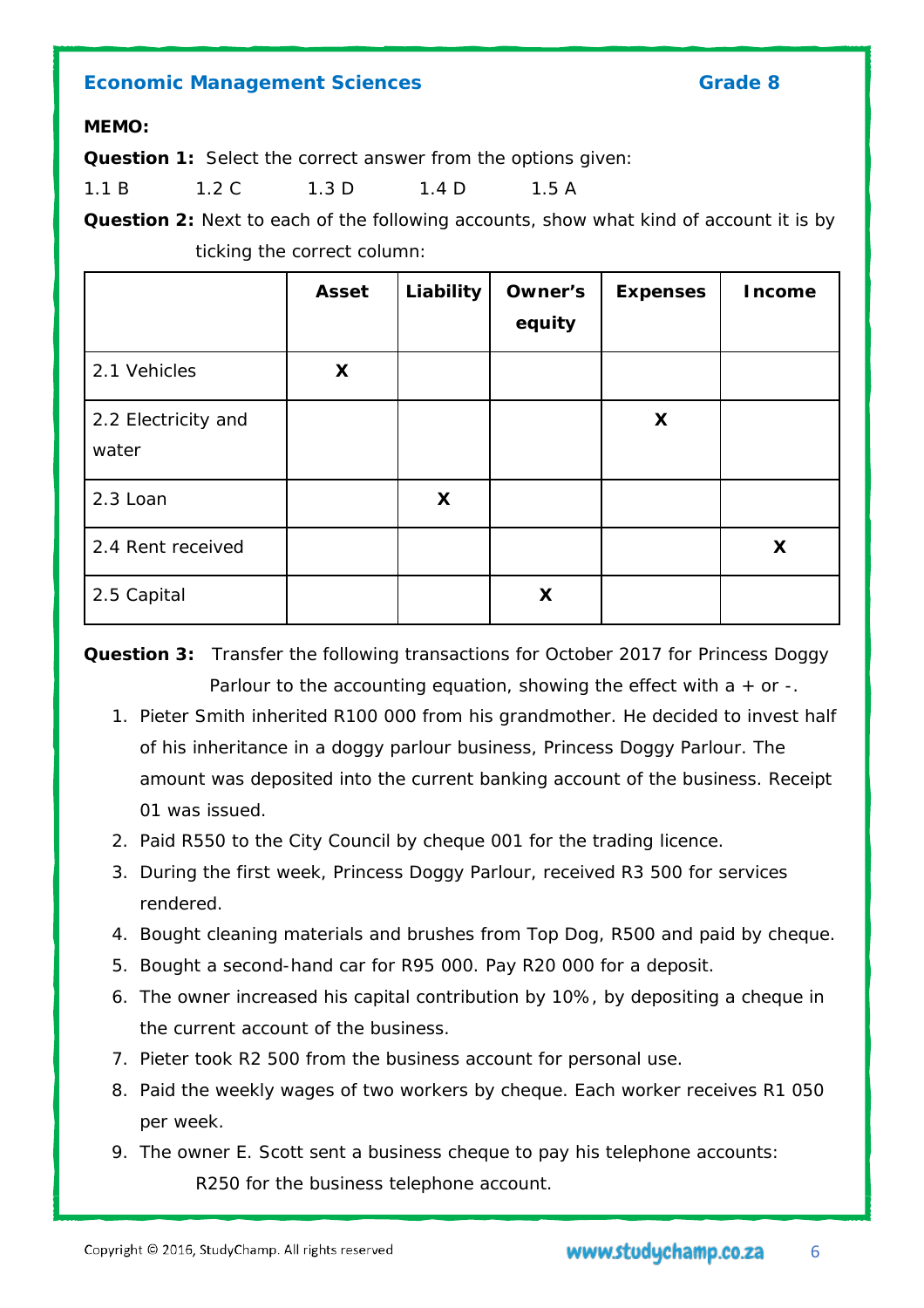

R170 for his personal telephone account.

10. Rent of R23 000 was paid to the land lord.

|                | $(-)$<br><b>OE</b>                                                                             | $(+)$ $\equiv$ $(+)$ | $\overline{A}$                          | $(-)$                               | $\div$ (-) L |           | $(+)$ |
|----------------|------------------------------------------------------------------------------------------------|----------------------|-----------------------------------------|-------------------------------------|--------------|-----------|-------|
| $\mathbf{1}$   | + R50 000                                                                                      |                      | + R50 000                               |                                     |              |           |       |
| $\overline{2}$ | <b>R500</b><br>$\overline{\phantom{a}}$                                                        |                      | <b>R500</b><br>$\overline{\phantom{a}}$ |                                     |              |           |       |
| 3              | $+$ R3 500                                                                                     |                      | $+$ R3 500                              |                                     |              |           |       |
| $\overline{4}$ | <b>R500</b><br>$\blacksquare$                                                                  |                      | <b>R500</b><br>$\overline{\phantom{0}}$ |                                     |              |           |       |
| 5              |                                                                                                |                      | + R95 000                               |                                     |              | + R95 000 |       |
| 5              |                                                                                                |                      | R20 000<br>$\overline{\phantom{a}}$     | R20 000<br>$\overline{\phantom{0}}$ |              |           |       |
| 6              | + R5000                                                                                        |                      | + R5000                                 |                                     |              |           |       |
| $\overline{7}$ | R <sub>2</sub> 500                                                                             |                      | R <sub>2</sub> 500                      |                                     |              |           |       |
| 8              | R <sub>2</sub> 100                                                                             |                      | R <sub>2</sub> 100                      |                                     |              |           |       |
| 9              | R250<br>$\overline{\phantom{0}}$<br>(telephone)<br>R170 (drawings)<br>$\overline{\phantom{a}}$ |                      | R250<br>R170                            |                                     |              |           |       |
| 10             | R23 000                                                                                        |                      | R23 000                                 |                                     |              |           |       |

**Question 4:** *Study the following INCOMPLETE journal, compiled by L Lourens and taken from the records of Curly Hair Salon. Answer the questions that follow:*

|            | Cash Payment Journal of Curly Hair Salon for August 2017<br>CPJ8 |                |             |              |                  |                 |            |                |  |  |
|------------|------------------------------------------------------------------|----------------|-------------|--------------|------------------|-----------------|------------|----------------|--|--|
| <b>DOC</b> | <b>DAY</b>                                                       | <b>NAME OF</b> | <b>BANK</b> | <b>WAGES</b> | <b>SERVICE</b>   | SUNDRY ACCOUNTS |            |                |  |  |
|            |                                                                  | <b>PAYEE</b>   |             |              | <b>MATERIALS</b> | <b>AMOUNT</b>   | <b>FOL</b> | <b>DETAILS</b> |  |  |
| 001        |                                                                  | Pencil Place   | 300         |              |                  | 300             |            | Stationery     |  |  |
| 002        | Cash<br>750<br>750<br>$\overline{4}$                             |                |             |              |                  |                 |            |                |  |  |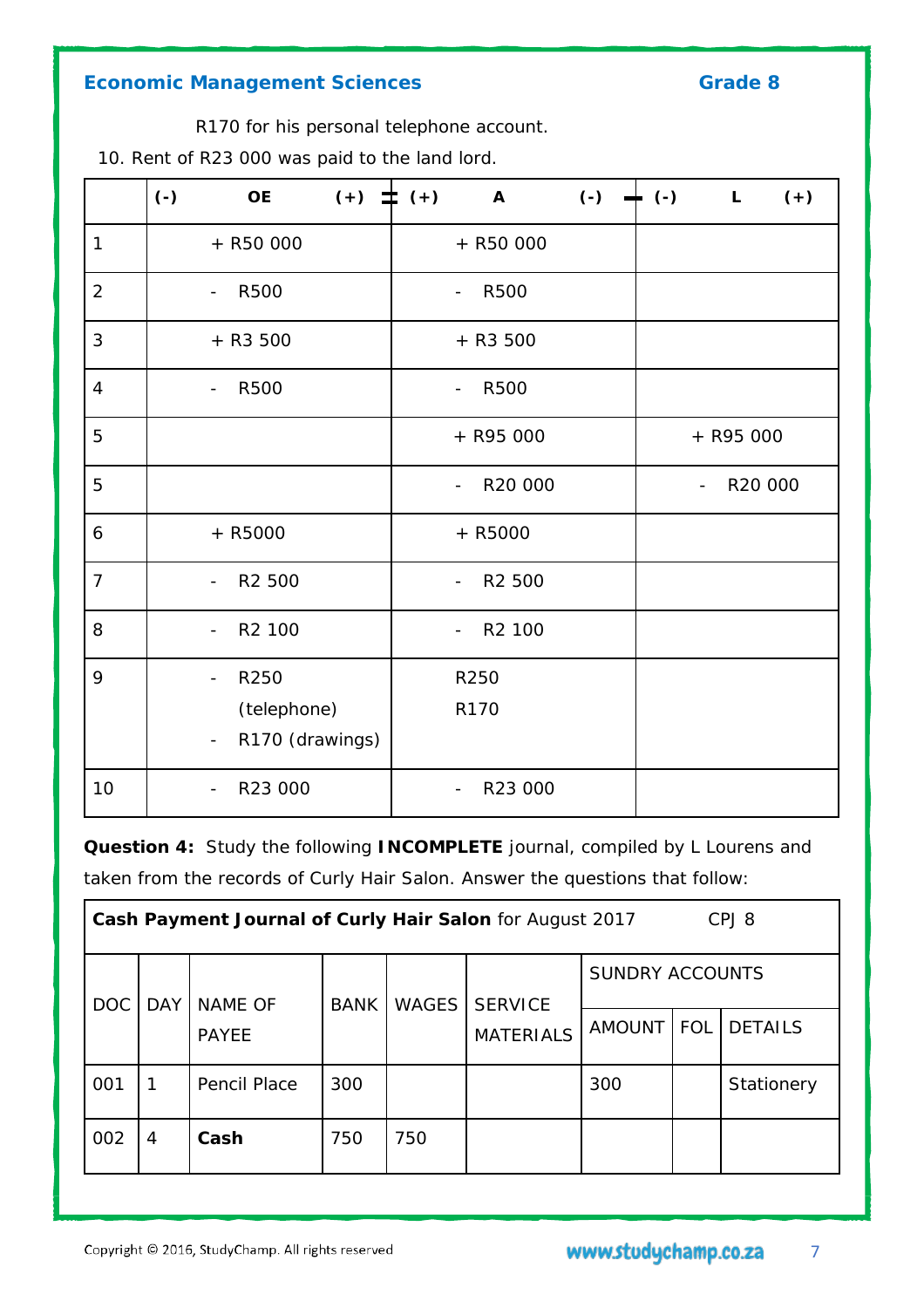| 003 | 10 | <b>Super Store</b> | 3240 |      | 2500 | 740  | Equipment       |
|-----|----|--------------------|------|------|------|------|-----------------|
| 004 | 25 | Cash               | 1270 | 800  |      | 470  | Personal<br>use |
|     |    |                    | 5560 | 1550 | 2500 | 1510 |                 |

- 4.1 Cash Payment Journal (CPJ)
- 4.2 Cash payment journal of CURLY HAIR SALON for August 2017
- 4.3 A book to record transactions where money is taken OUT of the business bank account
- 4.4 Cheques and a bank statement
- 4.5 It is the name of the person to whom the business is paying money or a cash cheque
- 4.6 Cash

4.7 *Record the following transactions in the above cash journal. Close off the journal at the end of the month.*

| 10 | Purchased the following from Super Store and paid by cheque: |  |  |  |  |  |  |
|----|--------------------------------------------------------------|--|--|--|--|--|--|
|    | Service materials R2 500<br>$\bullet$                        |  |  |  |  |  |  |
|    | • Two hairdryers for R370 each                               |  |  |  |  |  |  |
|    |                                                              |  |  |  |  |  |  |
| 25 | Cashed a cheque for the following:                           |  |  |  |  |  |  |
|    | Wages R800<br>٠                                              |  |  |  |  |  |  |
|    | Personal use, R470<br>$\bullet$                              |  |  |  |  |  |  |
|    |                                                              |  |  |  |  |  |  |

**Question 5:** *Enter the following transactions into the cash journals of Apple Repairs for October 2017. Close off the journals at the end of the month*.

# *Transactions for October:*

- 1 The owner, R van der Merwe, started the business by depositing R250 000 into the business bank account. Receipt no.01 was issued to her.
- 4 Cash received for services rendered according to the cash register roll, R6 700.

Bought pens and receipt books from ABC Stationers and paid by cheque 005, R150.

- 6 Paid the week's wages by cashing a cheque, R1 850
- 10 Sent a cheque for R300 to PINK Traders for the following: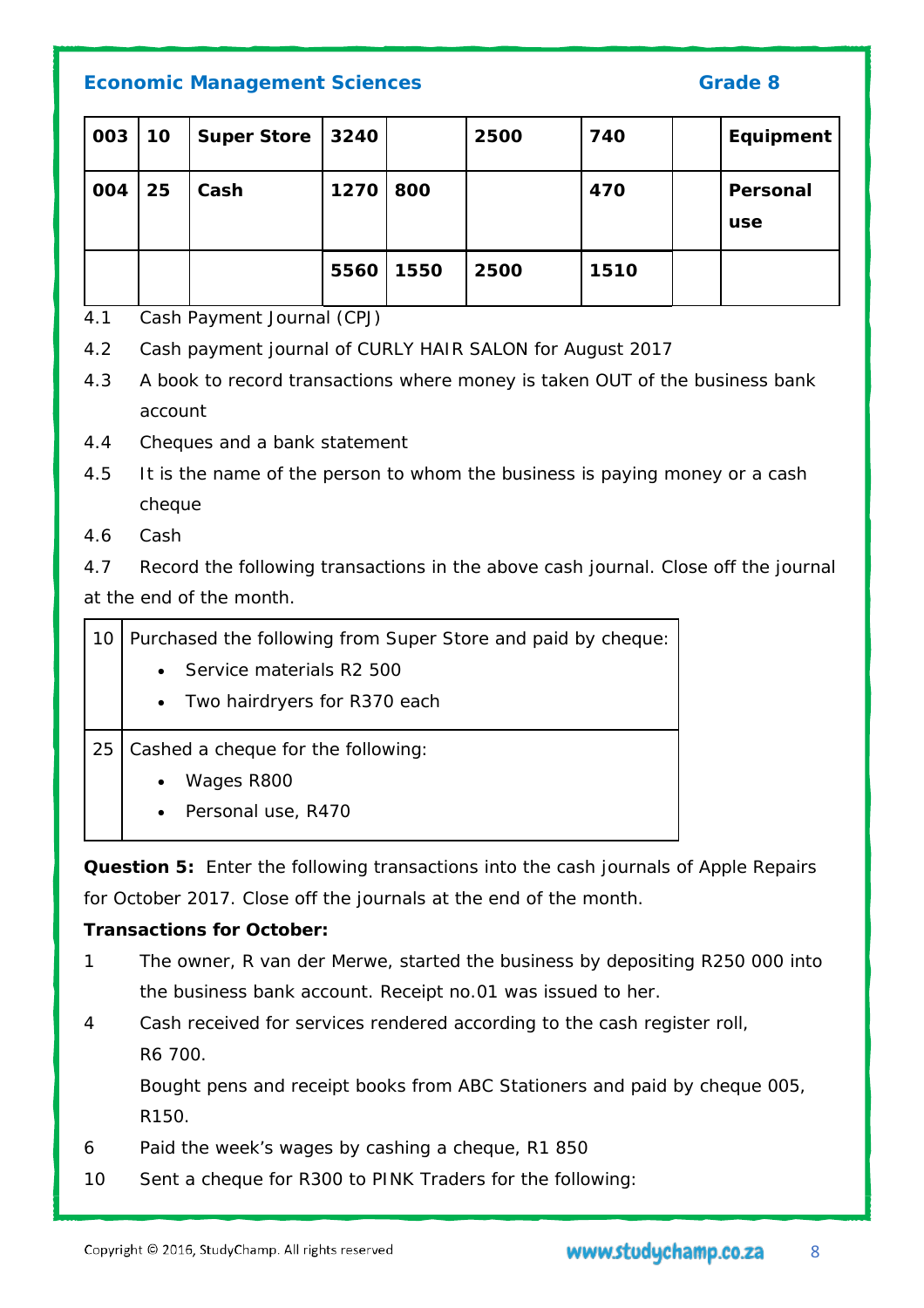Cleaning Materials, R220.

Stationery, R80.

15 During the second week, R7 300 was received from customers as per cash register roll.

Received a cheque from C. Hanekom for rent for October 2017. The rent is R42 000 per year.

- 20 Bought a property from Real Estates, R180 000 and paid by cheque.
- 28 Paid the salary of the manager, M.Williams for R 15 000 and the cashier, K.Buys for R8 200.

|            | Cash Receipt Journal of Apple Repairs for October 2017 |                             |                              |             |                |               |                        | <b>CRJ 10</b>  |
|------------|--------------------------------------------------------|-----------------------------|------------------------------|-------------|----------------|---------------|------------------------|----------------|
|            |                                                        | <b>DETAILS</b>              | <b>ANALYSIS</b><br><b>OF</b> | <b>BANK</b> | <b>CURRENT</b> |               | <b>SUNDRY ACCOUNTS</b> |                |
| DOC        | <b>DAY</b>                                             |                             | <b>RECEIPTS</b>              |             | <b>INCOME</b>  | <b>AMOUNT</b> | F                      | <b>DETAILS</b> |
| 01         | $\mathbf{1}$                                           | R. vd Merwe                 |                              | 250 000     |                | 250 000       |                        | Capital        |
| <b>CRR</b> | 4                                                      | <b>Services</b><br>rendered | 6700                         | 6700        | 6700           |               |                        |                |
| <b>CRR</b> | 15                                                     | Services<br>rendered        | 7300                         |             | 7300           |               |                        |                |
| 02         | 15                                                     | C. Hanekom                  | 3500                         | 10 800      |                | 3500          |                        | Rent<br>Income |
|            |                                                        |                             |                              | 267 500     | 14 000         | 253 500       |                        |                |

| Cash Payment Journal of Apple Repairs for October 2017<br><b>CPJ 10</b> |                |                                |             |              |                               |                        |   |                |  |  |
|-------------------------------------------------------------------------|----------------|--------------------------------|-------------|--------------|-------------------------------|------------------------|---|----------------|--|--|
| DOC                                                                     | <b>DAY</b>     | <b>NAME OF</b><br><b>PAYEE</b> | <b>BANK</b> | <b>WAGES</b> | <b>STATION-</b><br><b>ERY</b> | <b>SUNDRY ACCOUNTS</b> |   |                |  |  |
|                                                                         |                |                                |             |              |                               | <b>AMOUNT</b>          | F | <b>DETAILS</b> |  |  |
| 005                                                                     | $\overline{4}$ | <b>ABC Stationers</b>          | 150         |              | 150                           |                        |   |                |  |  |